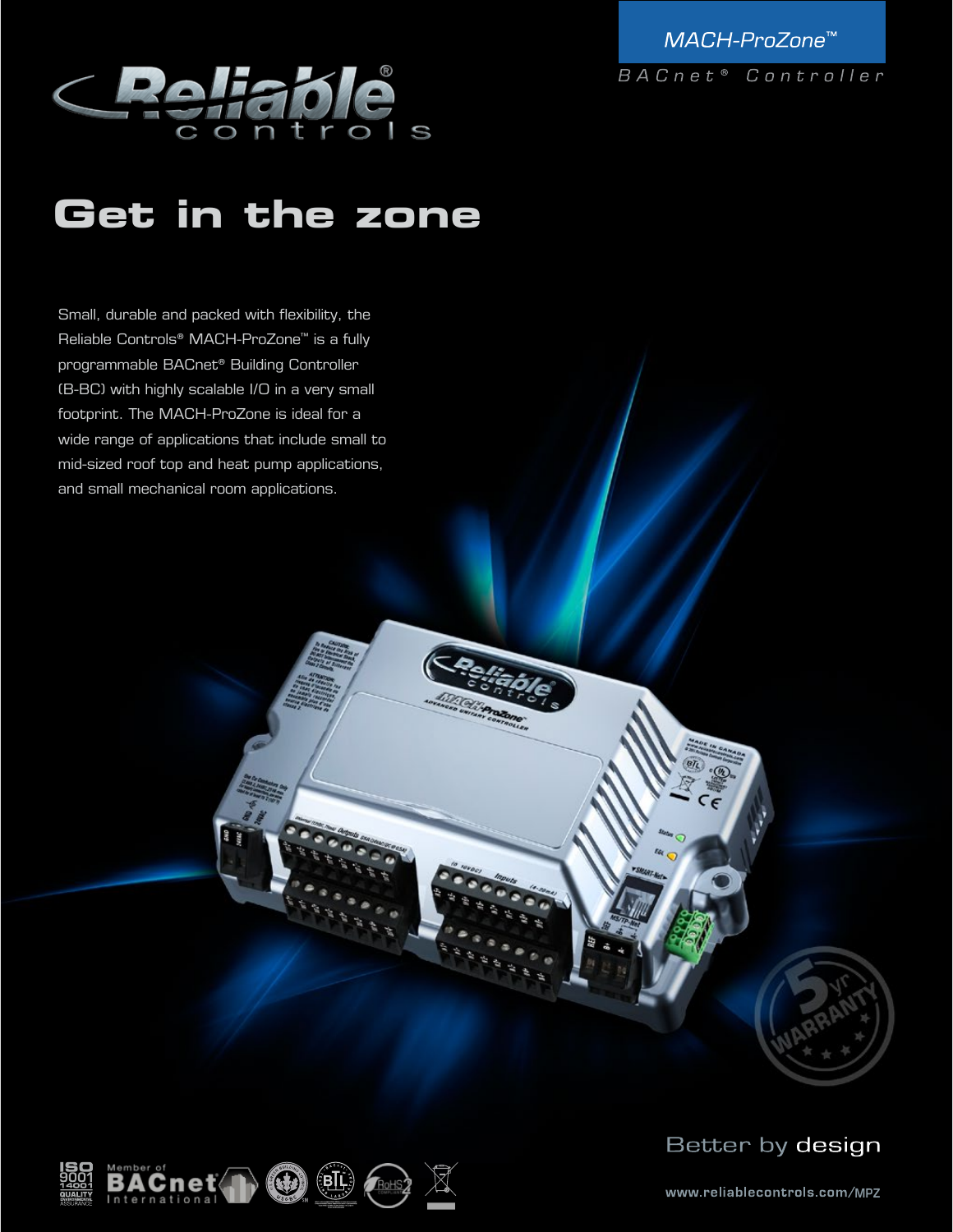

# **Tech Specs Features Contains Container Container Container Container Container Container Container Container**

#### **Processor**

- 66 MHz, high-performance, 32-bit embedded microcontroller with onboard Flash memory.
- Controller database stored in robust non-volatile memory. Values and log data are stored in 3 day battery backed memory.
- Operating System firmware easily updated at any time over the network.

#### **Supply Voltages**

- 24 VAC  $\pm 10\%$  25 VA max. 50/60 Hz.
- 24 VDC ±10% 12 W max.

#### **Communications**

- 1 EIA-485 (RS-485)@ 76.8 kbps max. with auto-baud detection.
- 2 SMART-Net ports (one RJ-11 and one 4-wire terminal block) supporting a maximum of 8 devices.

#### **Universal Inputs**

- 12-bit A/D converter.
- Soft selectable: 0-10 VDC, 4-20 mA, thermistor/dry contact.
- Impedance: 3M Ω on 0–10 VDC range. 250  $Ω$  on 4-20 mA range. 20k Ω on thermistor range.
- Pulse counting up to 40 Hz (supports flow meters).
- 24 VAC over-voltage protection.

#### **Universal Outputs**

- 12-bit D/A converter.
- Analog: 0–12 VDC.
- Binary: 0/12 VDC.
- Output power: 75 mA @ 12 VDC.
- 24 VAC over-voltage and short protection.
- Jumper selectable solid-state relay.

### **Solid-State Relay Outputs**

- Switches 24 VAC/VDC.
- 500 mA max.

#### **Real-time Clock** (-C models)

- Clock operation is maintained in power loss.
- 1 year backup.
- Replaceable Lithium coin cell BR 2032.

### **Memory/RTC Backup** (-C models)

- Values, Trend log and Run time log data stored for 72 hours (-C models stored for 1 year).
- Controller database, including panel file is stored in Flash memory, 10 year retention.

#### **Terminal Blocks**

- 12 to 30 AWG (3.31 mm² to 0.05 mm²).
- Stranded or solid core.
- Copper conductors only.

#### **Dynamic Database**

• Allows a maximum of 160 objects to be created of any supported type in any model of controller.

#### **Protocol**

- BACnet<sup>®</sup>
	- MS/TP (EIA-485).

#### **Programs**

- 16,000 bytes of programmable control strategy in a readable, BASIC-like language.
- 3,200 bytes per program.

#### **Inputs**

- Universal ranges.
- Soft selectable 0-10 VDC, 4–20 mA, thermistor/dry contact.

#### **Outputs**

- Universal ranges.
- Jumper selectable 0–12 VDC or solid-state relay driver.

#### **Values**

• Selectable standard and custom ranges as well as fixed or program-driven values.

#### **Loops**

Standard P, PI, or PID controllers for closed loop control.

## **Single-Point Trend Logs**

Stores 128 samples at programmable time intervals.

### **Multipoint Trend Logs**

**Each Trend Log stores** 128 samples of 8 points at programmable time intervals.

#### **Runtime Report**

- Records the total On time and the total number of transitions, as well as daily transitions for every binary point.
- A 50 sample runtime log is automatically enabled for each binary point.

### **SETUP-Tool™**

SETUP-Tool for optional local configuration.

#### **Dimensions**

• 10.9 cm L x 19.1 cm W x 4.6 cm H (4 5 /16" L x 7 1 /2" W x 1 13/16" H).

### **Mounting**

#### • DIN rail, or

• #8 clearance holes on 17.8 cm W (7" W) centerline.

**MPZ-02/10/19-LD Designed and Manufactured in Canada**  $\textcircled{2012-2019}$  Reliable Controls<sup>®</sup> Corporation. All rights reserved **Designed and Manufactured in Canada** 

MACH-ProZone™

**MPZ-44**

**MPZ-48**

**MPZ-84**

**MPZ-88**

**Accessories MPZ-DL-INKJET**

**KN-JB4**

10). **Options**

• MACH-ProZone controller with 4 inputs, 4 outputs.

MPZ controller with 4 inputs, 8 outputs.

• MPZ controller with 8 inputs, 4 outputs.

• MPZ controller with 8 inputs, 8 outputs.

• Door lid decal kit for MPZ prints on Inkjet. **MPZ-DL-LASER**

> • Door lid decal kit for MPZ prints on laser.

• 4 position insulated jumper bar for MPZ (package of

-C Adds battery backup for

real-time clock.

#### **System Groups**

• Allows related points to be grouped onto one display. • 80 points/group.

# **Schedules**

• 7 On/Off times for each weekday or exception.

#### **Calendars**

• Days of the year designated as holidays.

#### **Arrays**

Up to 128 elements in a onedimensional array.

#### **Tables**

For creating custom input ranges and programs lookup tables.

#### **Custom Units**

- 8 analog engineering units.
- 8 binary engineering units.
- 8 multistate units with 8 states. 32-characters each .

#### **SMART-Net Port**

Networks up to 8 SMART devices.

#### **64 Net Ins**

The total maximum number of shares from other devices.

#### **32 Net Outs**

The total maximum number of writes to other devices.

#### **Warranty**

• 5 years.

#### **Certification**

- BTL Listed (B-BC).
- CE.
- CFR47 Part 15/B.
- UL 916 Listed.

• WEEE.

**Weight**

• 0.3 kg (0.7 lb.). **Ambient Limits**

• Operating: -20 °C to 55 °C (-4 °F to 131 °F). Shipping: -40 °C to 60 °C (-40 °F to 140 °F). • Humidity: 10% to 90%RH non-condensing.